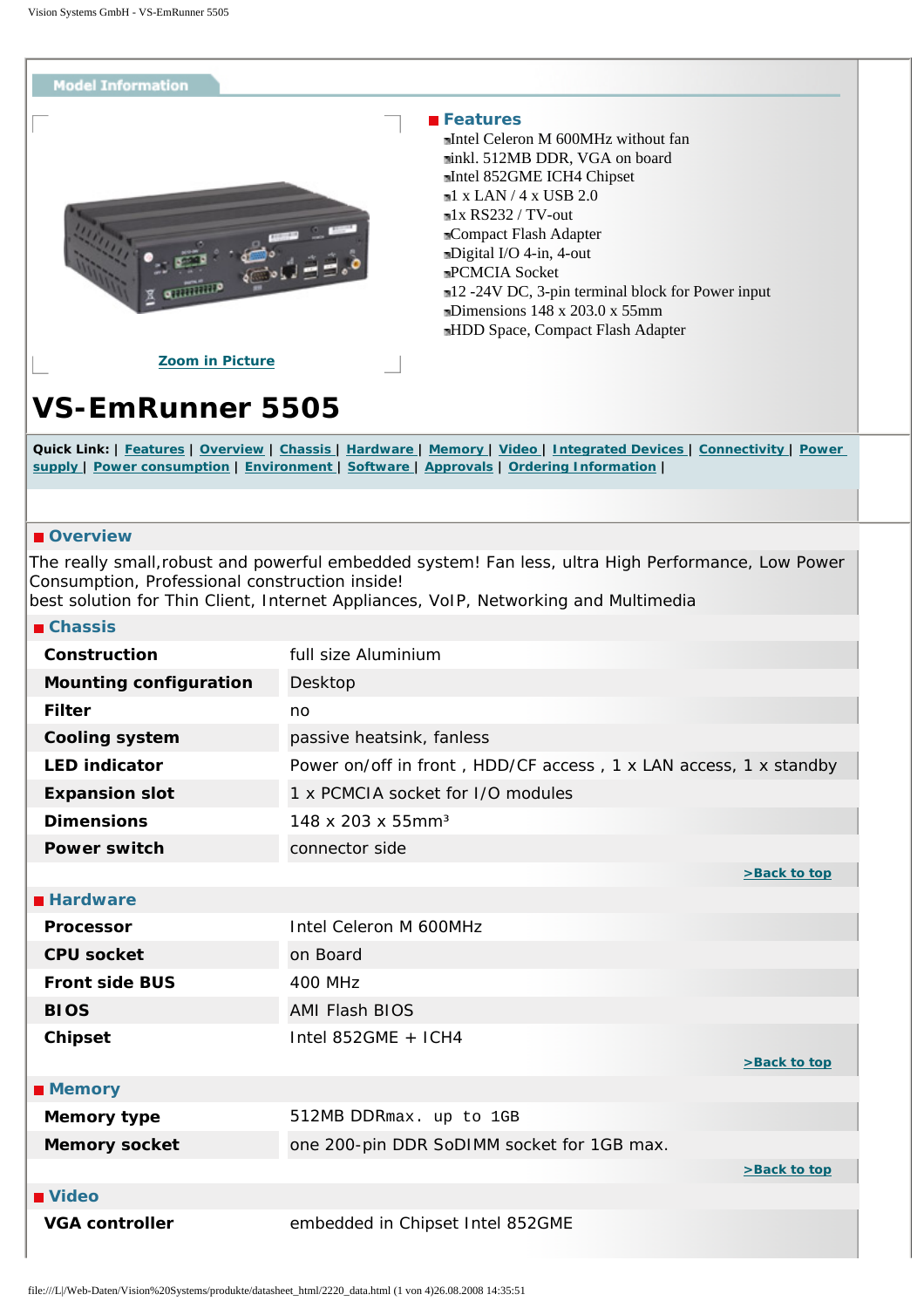<span id="page-1-4"></span><span id="page-1-3"></span><span id="page-1-2"></span><span id="page-1-1"></span><span id="page-1-0"></span>

| <b>BUS</b>               | 4x AGP internal in chipset                                                              |              |
|--------------------------|-----------------------------------------------------------------------------------------|--------------|
| <b>Interface</b>         | <b>VGA</b>                                                                              |              |
| <b>Resolutions</b>       | up to 1600 x 1200/16bit                                                                 |              |
|                          |                                                                                         | >Back to top |
| Integrated Devices       |                                                                                         |              |
| <b>IDE</b>               | optional 2.5 HDD PATA                                                                   |              |
| <b>FDD</b>               | no                                                                                      |              |
| CD-ROM/DVD               | no                                                                                      |              |
| <b>Compact Flash</b>     | CF Adapter complete built in<br>Optional 512up to 8GB Compact Flash Card                |              |
| <b>PCMCIA</b>            | 1 x PCMCIA Typ I/II                                                                     |              |
| <b>DiskonChip</b>        | no                                                                                      |              |
| <b>Watchdog Timer</b>    | Programmable Watchdog Timer, 1-63 sec.                                                  |              |
| <b>Real Time Clock</b>   | standard                                                                                |              |
| Keyboard/Mouse           | only USB for Keyboard and Mouse                                                         |              |
|                          |                                                                                         | >Back to top |
| <b>■ Connectivity</b>    |                                                                                         |              |
| <b>LAN</b>               | 1 x 10/100/Mbps BaseTX with RJ45 connector<br>supports PXE Boot from LAN                |              |
| <b>WLAN</b>              | optional IEEE 802.11b/g PCMCIA Module with Antenna<br>Encryption: WEP 64/128, WPA, WPA2 |              |
| <b>USB</b>               | 4 x USB 2.0<br>supports boot function from USB                                          |              |
| <b>IEEE 1394</b>         | no                                                                                      |              |
| <b>VGA</b>               | 1 x 15-pin connector                                                                    |              |
| <b>Com Ports total</b>   | 1 x DSUB 9 male                                                                         |              |
| <b>Com Port Modi</b>     | 1 x RS232                                                                               |              |
| <b>LPT</b>               | no                                                                                      |              |
| <b>Audio</b>             | Line-in, Line-out, Micro Phone                                                          |              |
| <b>TV-out</b>            | yes                                                                                     |              |
| S-Video                  | no                                                                                      |              |
| Digital I/O              | Digital I/O, 4-in, 4-out<br>1 x 10-pin terminal block for Digital I/O signals           |              |
|                          |                                                                                         | >Back to top |
| <b>Power supply</b>      |                                                                                         |              |
| external Power Adapter   | optional external Power Adapter DIN RAIL 60W 24W                                        |              |
| <b>Power input</b>       | 12-24V DC, 3-pin terminal block for Power input                                         |              |
|                          |                                                                                         | >Back to top |
| <b>Power consumption</b> |                                                                                         |              |
| average system alone     | <b>NN</b>                                                                               |              |
| with power supply        | <b>NN</b>                                                                               |              |
| <b>Environment</b>       |                                                                                         | >Back to top |
|                          | $0^\circ - 55^\circ C$                                                                  |              |
| <b>Operating Temp.</b>   | $-20^\circ - +80^\circ C$                                                               |              |
| <b>Storage Temp.</b>     |                                                                                         | >Back to top |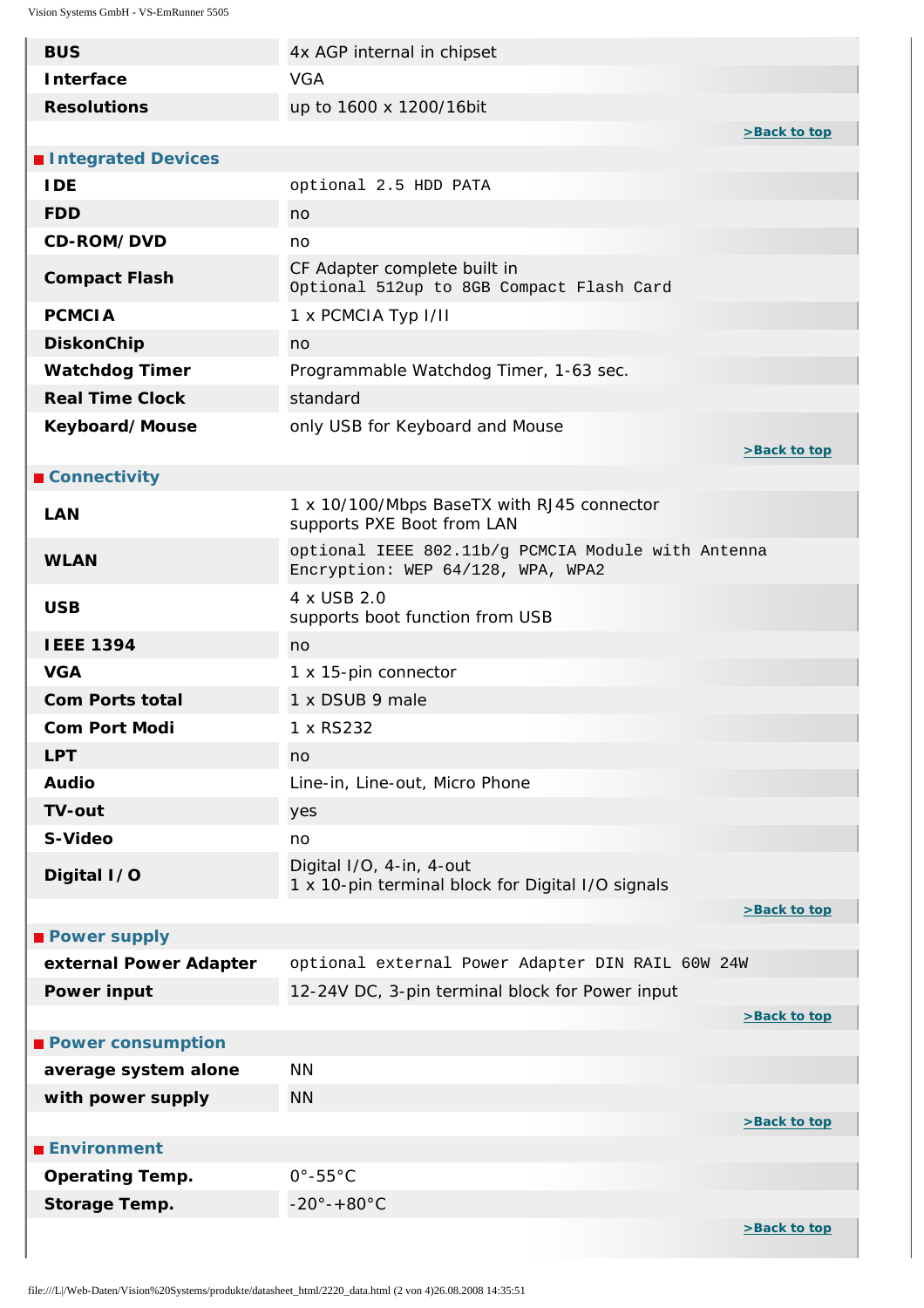<span id="page-2-2"></span><span id="page-2-1"></span><span id="page-2-0"></span>

| ■ Software           |                                                                                                                                                                            |  |              |
|----------------------|----------------------------------------------------------------------------------------------------------------------------------------------------------------------------|--|--------------|
| <b>Windows</b>       | Win98, 2K, XP, Embedded XP, CE 5.0                                                                                                                                         |  |              |
| Linux                | Kernel 2.4 / 2.6                                                                                                                                                           |  |              |
|                      |                                                                                                                                                                            |  | >Back to top |
| ■ Approvals          |                                                                                                                                                                            |  |              |
| <b>EMC</b>           | FCC Class A, CE Class A                                                                                                                                                    |  |              |
| <b>Environment</b>   | <b>RoHS</b>                                                                                                                                                                |  |              |
|                      |                                                                                                                                                                            |  | >Back to top |
| Ordering Information |                                                                                                                                                                            |  |              |
| Art.No               | 2220                                                                                                                                                                       |  |              |
| <b>Product Name</b>  | VS-EmRunner 5505                                                                                                                                                           |  |              |
| <b>Packing list</b>  | VS-EmRunner 5505 Embedded System<br>CD, English documentation<br>pluggable 3-pin terminal block for Power input<br>pluggable 10-pin terminal block for Digital I/O signals |  |              |
|                      |                                                                                                                                                                            |  | >Back to top |